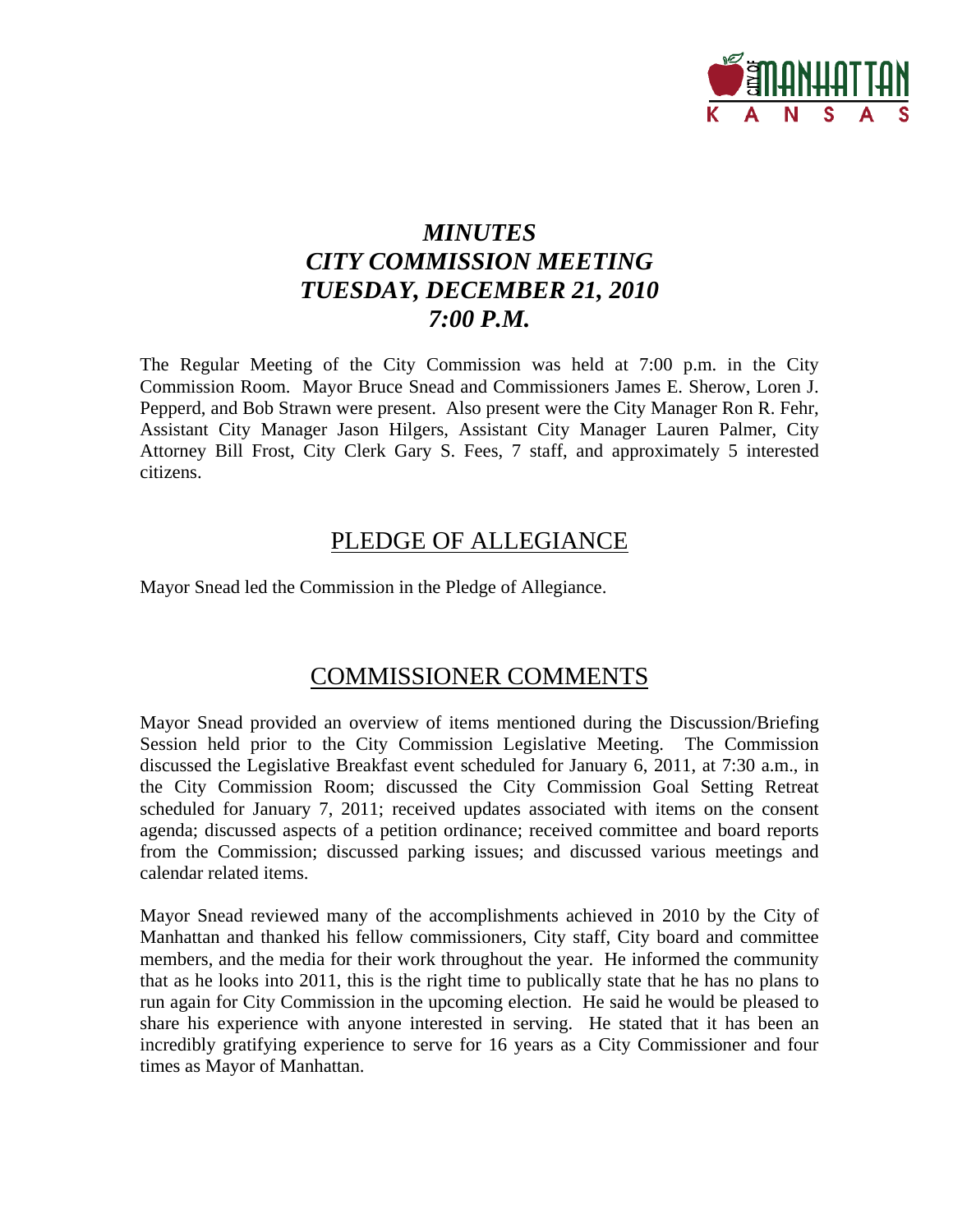**Minutes** City Commission Meeting December 21, 2010 Page 2

### CONSENT AGENDA

(\* denotes those items discussed)

#### **MINUTES**

The Commission approved the minutes of the Regular City Commission Meeting held Tuesday, December 7, 2010.

#### **CLAIMS REGISTER NO. 2656**

The Commission approved Claims Register No. 2656 authorizing and approving the payment of claims from December 1, 2010, to December 14, 2010, in the amount of \$3,173,617.37.

#### **LICENSES**

The Commission approved a 2011 *Tree Maintenance license* for Haslett Tree Service, 105 Tremont, Grand View Plaza; Asplundh Tree Expert Co., 2901 Princeton Place; Brinker Tree Care, Inc., 2907 Jacque Circle; and Hummel Tree Service, Inc., 601 Pottawatomie Avenue; an annual *Cereal Malt Beverage On-Premises license* for Hunan Express, 1116 Moro Street; an annual *Cereal Malt Beverage Off-Premises license* for Hop-N-Skip Convenience Store, 2223 Tuttle Creek Boulevard; Shop Quik #16, 1127 Bluemont Avenue; Shop Quik #14, 529 Richards Drive; Shop Quik #12, 430 Fort Riley Boulevard; Shop Quik #11, 3108 Anderson Avenue; and The Little Apple Express, 809 N. 3<sup>rd</sup> Street; and a 2011 *Merchant Guard Agency license* for G4S Secure Solutions (USA), Inc., 10540 Marty Street #160, Overland Park; MVM, Inc., 44620 Guilford Drive, Suite 150, Ashburn, Virginia; Vend-Tech Enterprise, LLC, 260 N. Rock Road, Suite 218, Wichita, and Securitas Security Services USA, Inc., 2942 B SW Wanamaker Drive, Suite 2A, Topeka.

#### **ORDINANCE NO. 6870 – NO PARKING – TECUMSEH ROAD (CHARLES LITTLE ROAD TO WHARTON MANOR ROAD)**

The Commission approved Ordinance No. 6870 removing parking along the north side of Tecumseh Road from Charles Little Road west to Wharton Manor Road.

#### **ORDINANCE NO 6871 – NO PARKING – HIGHLAND RIDGE DRIVE**

The Commission approved Ordinance No. 6871 removing parking along the south side of Highland Ridge Drive for a distance of 1,922 feet west of its northern intersection with Scenic Drive.

#### **RESOLUTION NO. 122110-A – 2010 CITY BOUNDARY**

The Commission approved Resolution No. 122110-A establishing and defining the boundaries of the City of Manhattan, Kansas, as of December 21, 2010.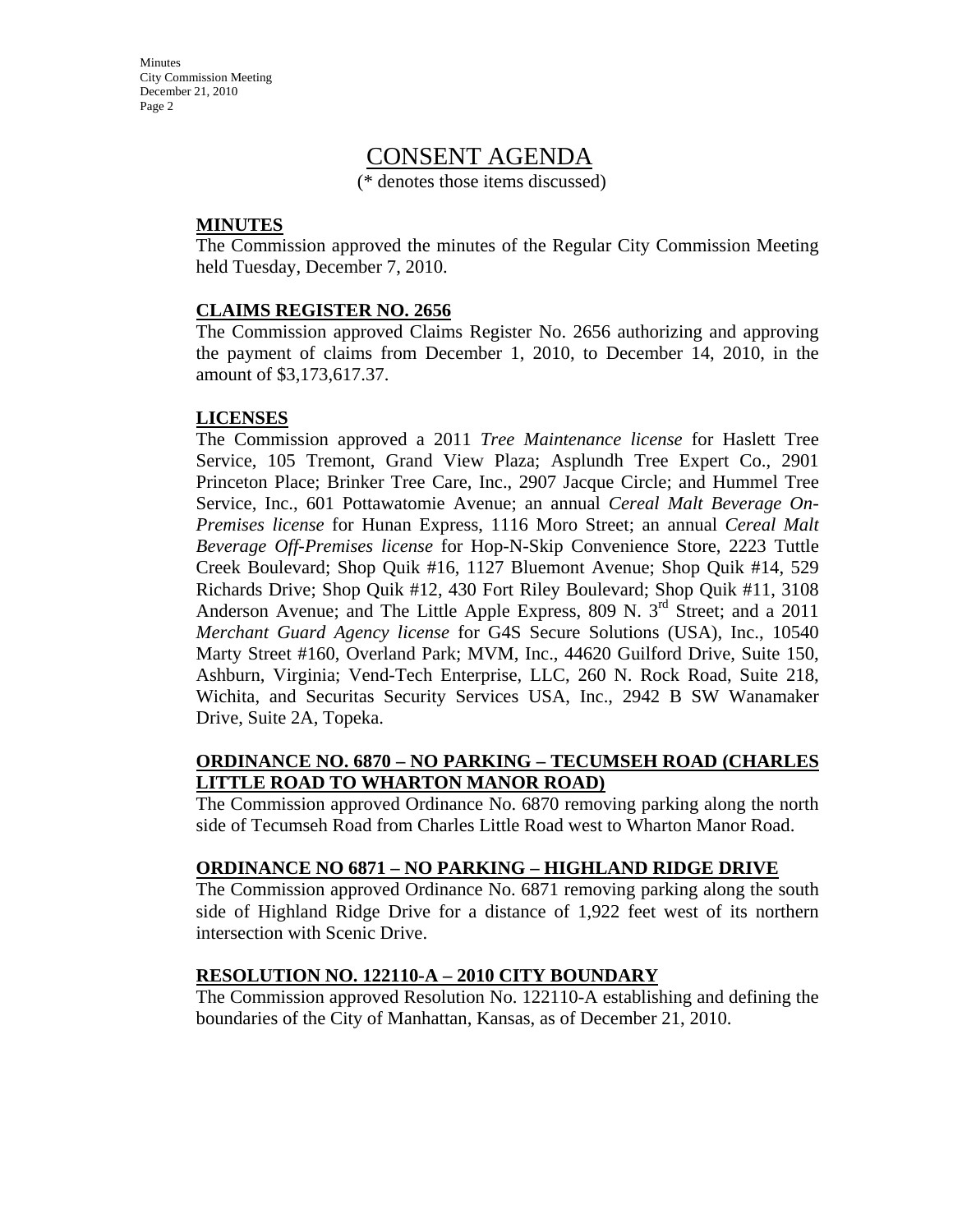# CONSENT AGENDA (*CONTINUED*)

### **NEGOTIATE CONTRACT – PROFESSIONAL SERVICES - AIRPORT TERMINAL AREA MASTER PLAN**

The Commission accepted the Selection Committee's recommendation and authorized City Administration to negotiate a contract for professional services with Mead & Hunt, Inc., of Madison, Wisconsin, for the Airport Terminal Area Master Plan.

### **REQUEST FOR PROPOSALS – ENGINEERING SERVICES – FORT RILEY BOULEVARD SEWER MAIN UPSIZING PROJECT (SS1101)**

The Commission authorized City Administration to solicit proposals for Engineering and Design Services and appointed Commissioner Pepperd to serve on the Selection Committee for the Fort Riley Boulevard Sewer Main Upsizing Project (SS1101).

### **DEVELOPMENT AGREEMENT – WATER MAIN (WA1020), FIRE LINE (WA1021) – LEE ELEMENTARY SCHOOL**

The Commission authorized the Mayor and City Clerk to execute a Development Agreement with USD 383 to provide for the public water mains associated with the USD 383 Lee Elementary School Improvement Project.

#### **DEVELOPMENT AGREEMENT – SANITARY SEWER MAIN (SS1013) – THEODORE ROOSEVELT ELEMENTARY SCHOOL**

The Commission authorized the Mayor and City Clerk to execute a Development Agreement with USD 383 to provide for sanitary sewer mains associated with the USD 383 Theodore Roosevelt Elementary School Improvement Project.

### **\* CHANGE ORDER NO. 1 – CDBG SIDEWALK IMPROVEMENT PROJECT (SW1001)**

Commissioner Strawn asked the Commission to consider changing the allocation for sidewalk improvements from Fort Riley Boulevard to Longs Park.

Ron Fehr, City Manager, provided additional information on the item and responded to questions from the Commission.

Shelley Carver, Grant Administrator, responded to questions from the Commission regarding the scope of the project and requirements of the Community Development Block Grant (CDBG) program. She then responded to questions from the Commission.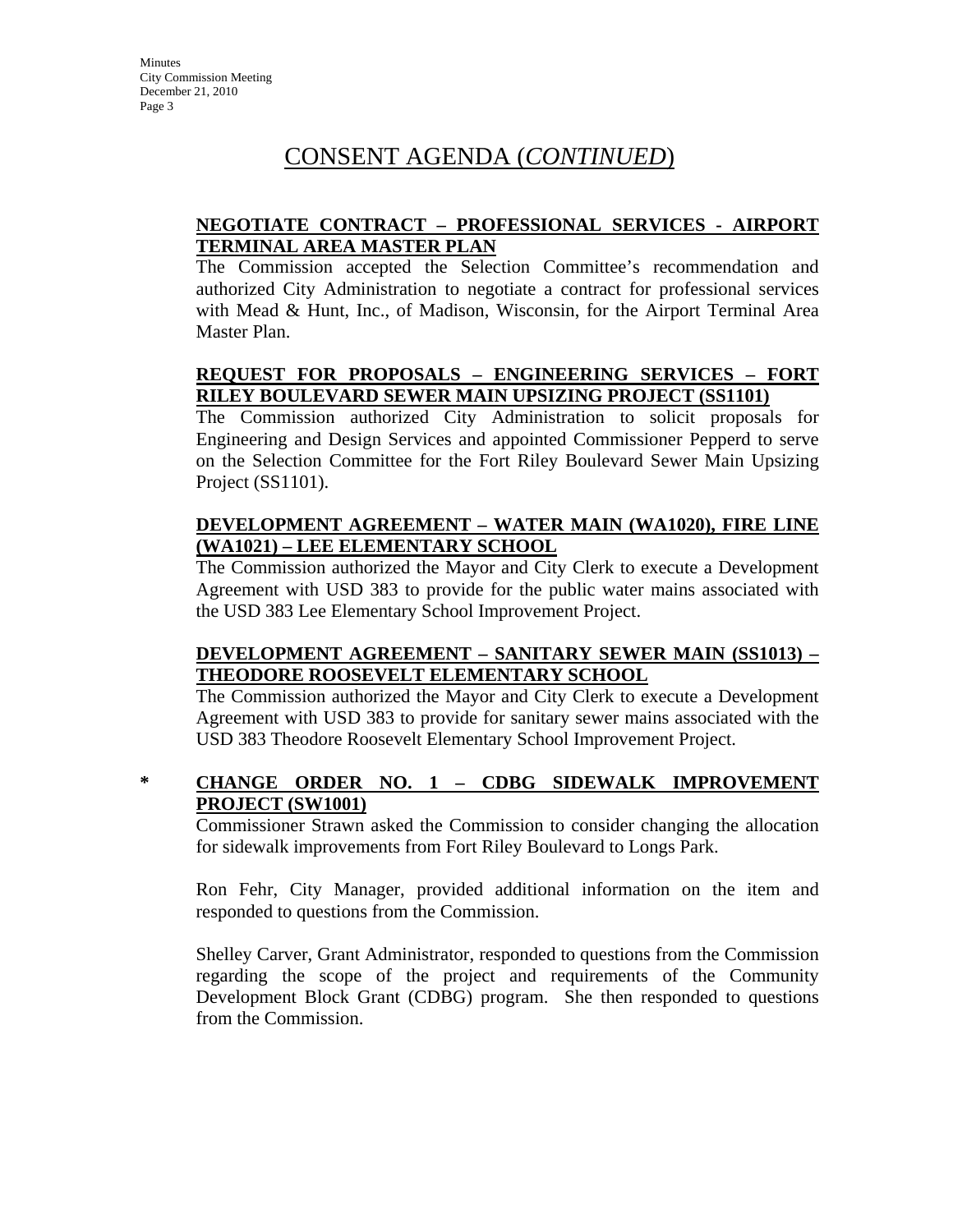# CONSENT AGENDA (*CONTINUED*)

#### **\* CHANGE ORDER NO. 1 – CDBG SIDEWALK IMPROVEMENT PROJECT (SW1001)** *(CONTINUED)*

The Commission approved Change Order No. 1 for the Community Development Block Grant Sidewalk Improvement Project (SW1001), resulting in a net increase in the amount of \$50,275.00 (+41.6%) to the contract with Middlecreek Corporation, of Peabody, Kansas.

#### **\* CHANGE ORDER NO. 1 – SUNSET ZOO ENTRY AND EDUCATION BUILDING (SZ0901)**

The Commission approved Change Order No. 1 for the construction of a storm shelter for the Sunset Zoo Entry and Education Building (SZ0901), resulting in a net increase in the amount of \$99,000.00 (+3.09%) to the contract with National Builders, Inc., of Wichita, Kansas.

#### **PURCHASE – UNIT #440 – SINGLE-AXLE 5-YARD DUMP TRUCK (WA002E)**

The Commission authorized the purchase of a single-axle 5-yard dump truck in the amount of \$67,496.00 from Midway Freightliner, of Palmyra, Missouri.

#### **LEASE PURCHASE AGREEMENT – UNIT #440 – SINGLE-AXLE 5- YARD DUMP TRUCK (WA002E)**

The Commission authorized the Mayor and City Clerk to execute the lease purchase agreement for a single-axle 5-yard dump truck.

### **\* BOARD APPOINTMENTS - RILEY COUNTY LAW ENFORCEMENT BOARD**

Mayor Snead provided additional information on the appointments to the Riley County Law Enforcement Board.

The Commission re-appointed Jim Sherow, 617 Colorado Street, to a two-year Commissioner's term. Mr. Sherow's term will begin January 1, 2011, and will expire December 31, 2012.

The Commission re-appointed Jayme Morris-Hardeman, 1822 Laramie, to a twoyear City At-Large term. Ms. Morris-Hardeman's term will begin January 1, 2011, and will expire December 31, 2012.

The Commission appointed Bruce Snead, 810 Pierre Street, to a two-year City At-Large term. Mr. Snead's term will begin January 1, 2011, and will expire December 31, 2012.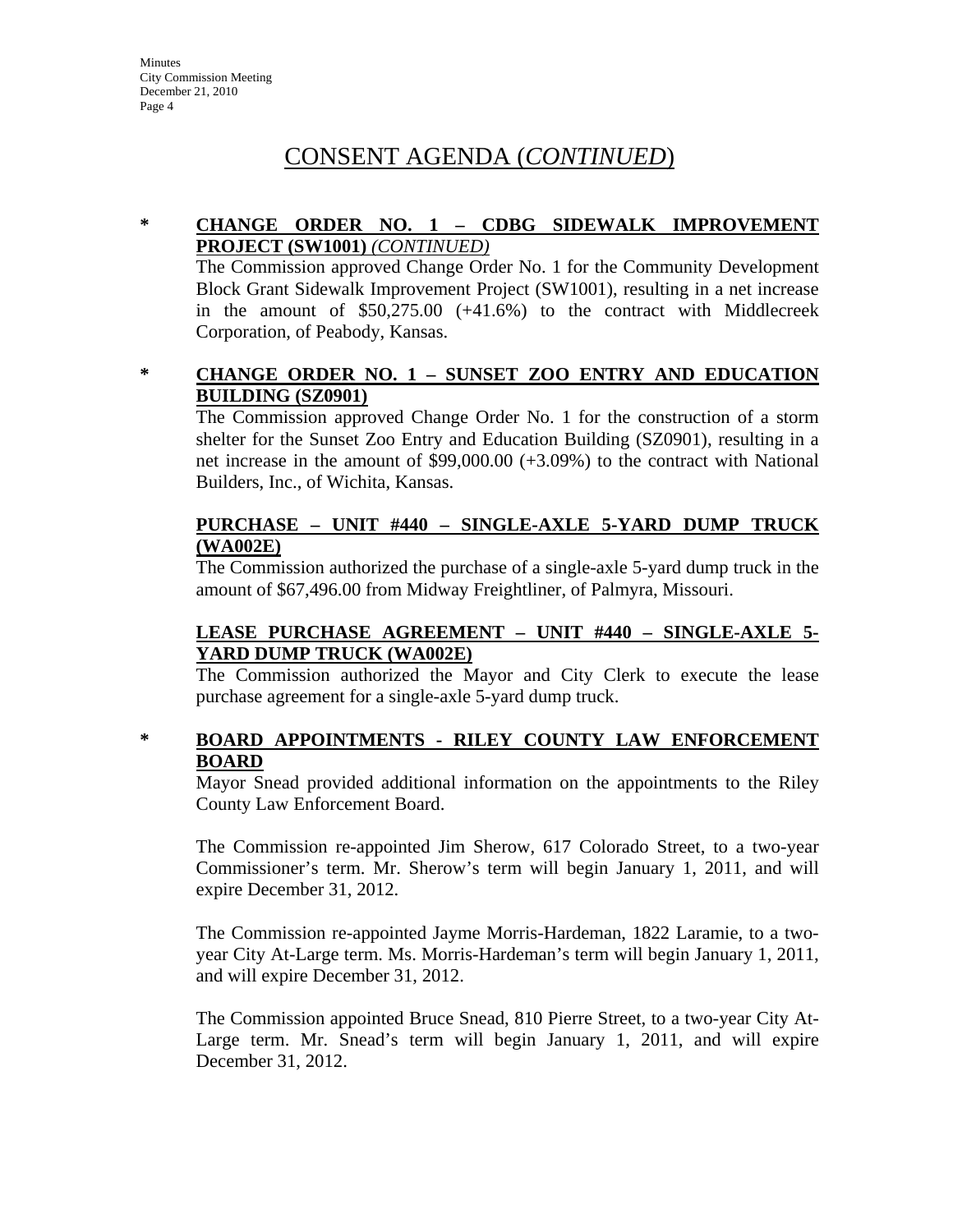# CONSENT AGENDA (*CONTINUED*)

#### **BOARD APPOINTMENTS - RILEY COUNTY LAW ENFORCEMENT BOARD** *(CONTINUED)*

The Commission re-appointed Loren Pepperd, 1404 Oaktree Place, to a two-year Rotating term. Mr. Pepperd's term will begin January 1, 2011, and will expire December 31, 2012.

After discussion, Commissioner Sherow moved to approve the consent agenda, as read. Commissioner Pepperd seconded the motion. On a roll call vote, motion carried 4-0, with the exception of Item J: Change Order No. 1 - CDBG Sidewalk Improvement Project, which carried 3-1, with Commissioner Strawn voting against the item.

## GENERAL AGENDA

#### **RESOLUTION NO. 122110-B – CONDEMNATION - 3RD STREET AND PIERRE STREET (ST0807), 3<sup>RD</sup> STREET AND LEAVENWORTH STREET (ST0806) INTERSECTIONS**

Bill Frost, City Attorney, presented the item and responded to questions from the Commission.

After discussion, Commissioner Sherow moved to approve Resolution No. 122110-B, declaring it necessary to acquire the subject property interests by condemnation for the opening of Third Street at Leavenworth Street (ST0806) and Pierre Street (ST0807), and directing staff to complete and file surveys of the necessary properties. Commissioner Pepperd seconded the motion.

After additional discussion of the Commission, on a roll call vote, motion carried 4-0.

#### **CONTRACT AMENDMENT NO. 2 –DESIGN AND BID - 3<sup>RD</sup> STREET AND PIERRE STREET (ST0807), 3<sup>RD</sup> STREET AND LEAVENWORTH STREET PIERRE STREET (ST0807), 3RD STREET AND LEAVENWORTH STREET (ST0806) INTERSECTIONS**

Jason Hilgers, Assistant City Manager, presented images and preliminary designs of the Manhattan Town Center Mall entrance at 3<sup>rd</sup> Street and Leavenworth Street, Manhattan Marketplace, Manhattan Town Center Mall entrance from Pierre Street, Fort Riley Boulevard to Poyntz Avenue,  $3<sup>rd</sup>$  Street openings, and provided cost estimates for  $3<sup>rd</sup>$ Street openings at Pierre Street and Leavenworth Street. He then responded to questions from the Commission regarding the intersections, pedestrian flow, sidewalk locations, and landscaping.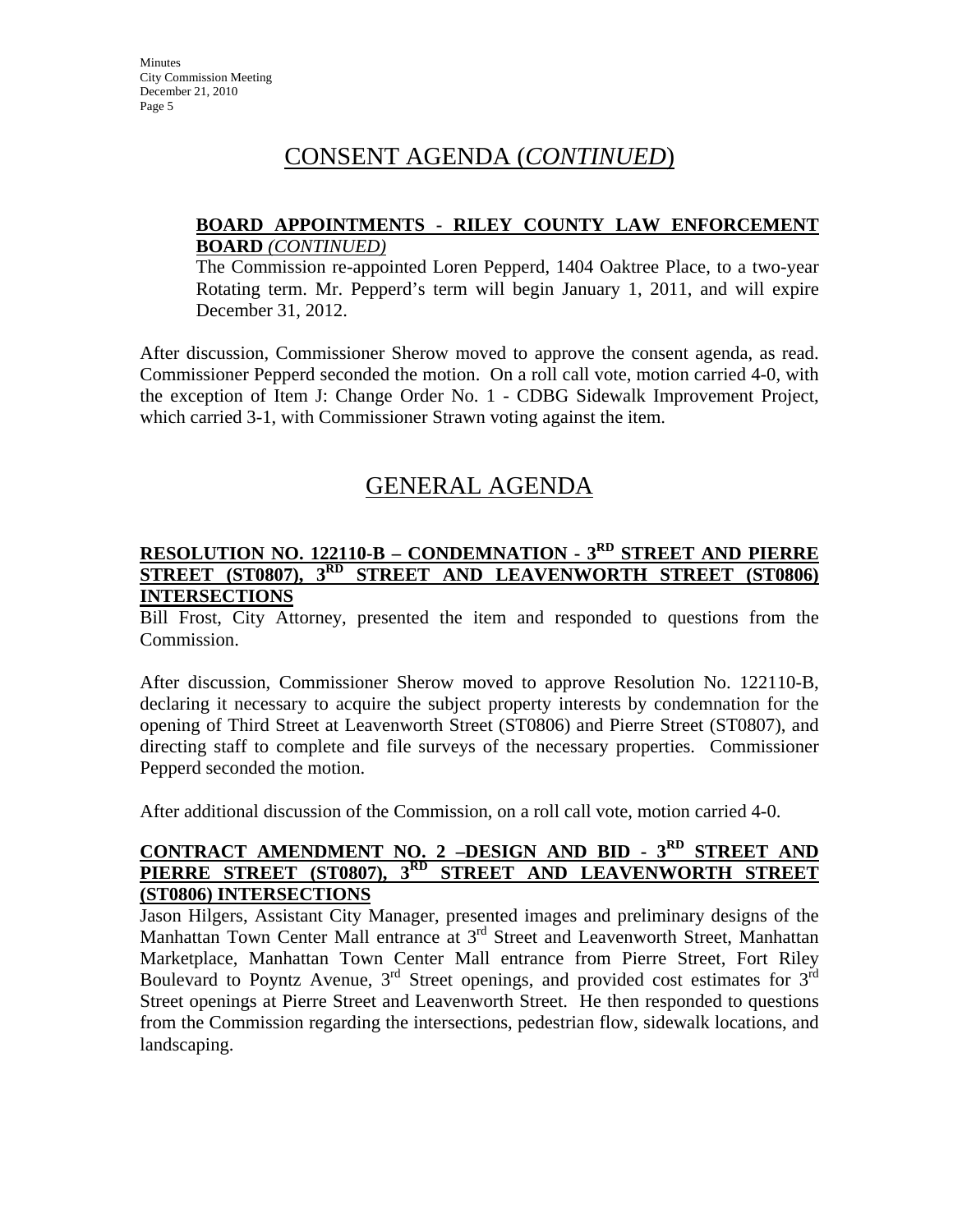# GENERAL AGENDA (*CONTINUED*)

#### **CONTRACT AMENDMENT NO. 2 –DESIGN AND BID - 3RD STREET AND PIERRE STREET (ST0807), 3RD STREET AND LEAVENWORTH STREET (ST0806) INTERSECTIONS** *(CONTINUED)*

Gary Olds, 3308 Frontier Circle, asked about the current parking provided for residents of the Hartford Apartments and for the aTa buses that are parked in the Manhattan Town Center Mall parking lot.

Ron Fehr, City Manager, responded to questions about aTa buses parked in the Manhattan Town Center Mall parking lot and stated that the buses will most likely be relocated to the Riley County Public Works Shops.

After discussion, Commissioner Sherow moved to authorize the Mayor and City Clerk to execute a Contract Amendment No. 2 in the amount of \$12,900.00 with Alfred Benesch & Company, of Manhattan, Kansas, to finalize design and bid the  $3<sup>rd</sup>$  Street openings at Leavenworth Street (ST0806) and Pierre Street (ST0807). Commissioner Pepperd seconded the motion. On a roll call vote, motion carried 4-0.

#### **CONTRACT AMENDMENT NO. 1 - ENGINEERING SERVICES -FEMA LEVEE CERTIFICATION, PHASE 2**

Rob Ott, City Engineer, presented background information on the FEMA levee certification; discussed the Katrina effect; presented new levee regulations and accreditation of the City levee; discussed Provisionally Accredited Levees and Minimum Freeboard requirements; presented an aerial of the levee along Big Blue and Kansas Rivers; highlighted key locations for levee certification; and provided information about the Levee Certification Report. He informed the Commission that this is an unfunded federal mandate and provided funding considerations for Phase II and the potential of future funding requirements.

Ron Fehr, City Manager, provided additional information to the Commission and emphasized that this is a huge unfunded mandate by the federal government. He recommended that the Commission proceed with approval of the amendment for engineering services to identify what improvements are necessary and to seek relief from our legislative delegation.

Rob Ott, City Engineer, responded to questions from the Commission and presented an aerial of the affected area and potential impact.

Ron Fehr, City Manager, responded to questions from the Commission about the estimated costs to remedy the new requirements and discussed potential funding sources, including the Stormwater Fund. He informed the Commission that the new requirements were never considered when the federal government designed and partnered with us to build the levee.